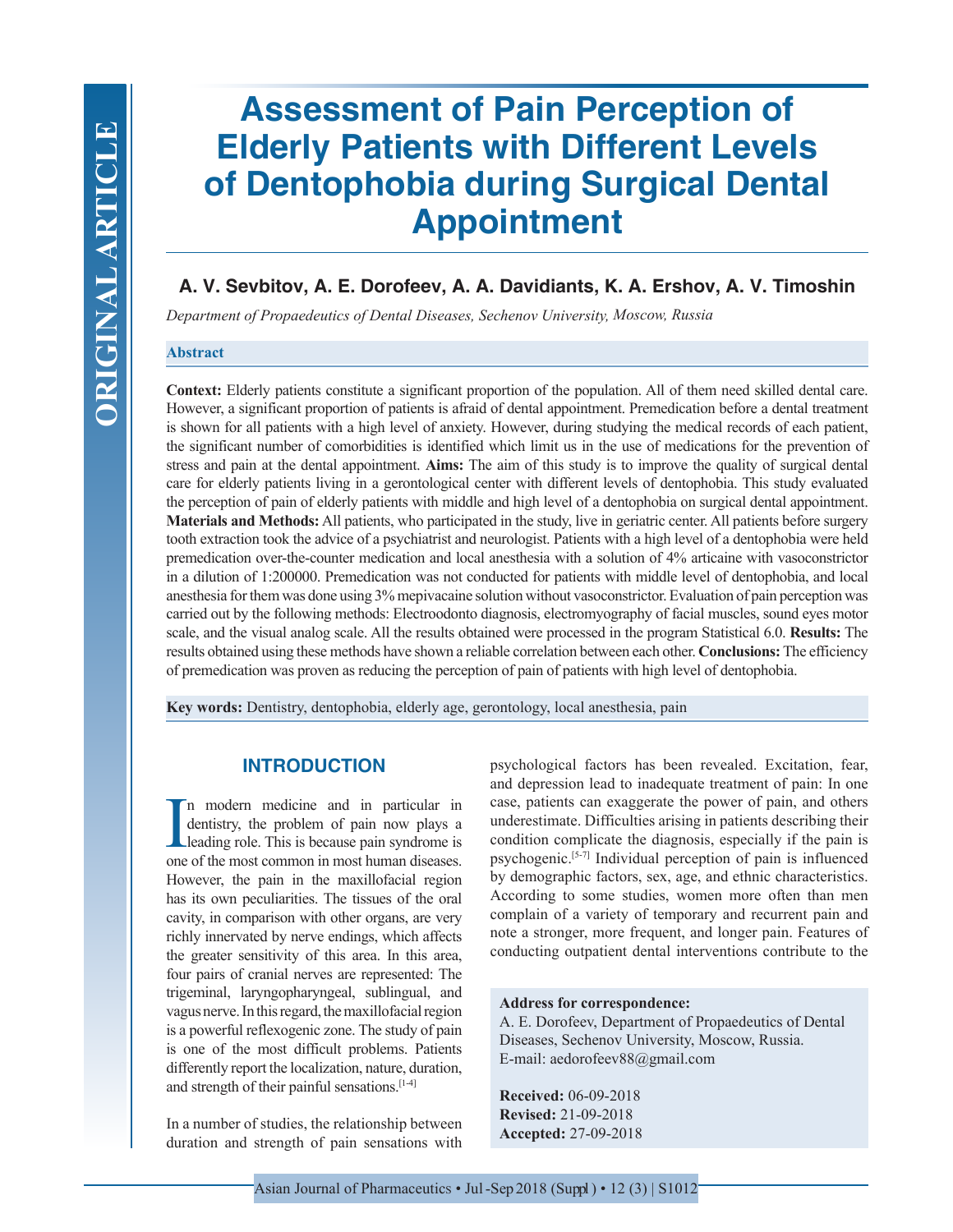#### Sevbitov, *et al*.: Assessment of pain perception of elderly patients with different levels of dentophobia during surgical dental appointment

emergence of severe emotional stress in patients. The majority (96%) of outpatient dental interventions is performed with the patients' consciousness preserved, which is necessary for proper treatment, but contributes to aggravation of perception of psychotraumatic factors during treatment. Preserved consciousness is the basis for the emergence of negative reactions to the appearance and sound of the drill, to specific medicinal odors, and dental instruments. This causes different emotional states from mild fright to indescribable horror, which can affect the strength and character of the perception of pain.[8-11] The known methods of subjective assessment of pain are verbal-sign-visual-analog, rating scales or questionnaires, for example, the McGillovsky questionnaire. However, at the moment, there is almost no rapid pain assessment test that allows without a long time in sufficient degree assessment of the patients' condition for the selection of adequate analgesic therapy in the postoperative period. To date, there has been no assessment of the perception of pain in elderly and senile patients living in a gerontological center, with different psychoemotional status in outpatient surgical dental reception and in the postoperative period.[12-14]

## **MATERIALS AND METHODS**

The work was done at Sechenov University with the support of the 5 top 100 program. Ethical examination was passed in the local Ethics Committee of the Sechenov University. The study involved 91 patients aged 75–85 years living in a gerontological center. Before the study, patients were introduced to the design of the proposed work, informed of possible complications, and written consent about participating in the study was received from each patient.

Patients were divided into two groups: Group 1 included 27 men and 35 women with an average level of dentophobia, and Group 2 included 11 men and 18 women with high level of dentophobia.

Criteria for inclusion of patients in the study are as follows: The presence of written informed consent of the patient to participate in the study, presence of the signed informed consent to the tooth extraction operation, patients' age is 75–85 years, absence of sub- and decompensated neurological and mental diseases, and presence of indications of the operation of tooth extraction on the upper jaw. Criteria for non-inclusion of patients in the study are as follows: Inappropriate age group, the presence of sub- and decompensated neurological and mental diseases, and other types of outpatient surgery. The criteria for excluding patients from the study are as follows: The patients' refusal to continue to participate in the study, the transferred sub- and decompensated neurological and mental illness, violation of the doctor's recommendations, and changing of the living place.

The level of dentophobia was determined using the Modified Dental Anxiety Scale. All the patients had an operation to remove the tooth for periodontal indications on the teeth of the upper jaw.

The method of infiltration with 3% mepivacaine solutions without a vasoconstrictor in patients with an average anxiety level and a solution of 4% articaine with a vasoconstrictor 1: 200,000 in patients with a high level of anxiety was used as an anesthesia. The volume of anesthetic injected averaged 1.5 ml.

Before the operation of tooth extraction, all patients underwent consultations with the attending physician, psychiatrist, and neurologist. Patients with a high level of anxiety were subjected to an additional correction of their emotional state with the MigStress of Evalar, to reduce pain sensitivity during the operation.Composition of the preparation: 1. Glycine is an amino acid necessary for the central nervous system. Stimulates the processes of excitation and inhibition in the central nervous system, increases mental efficiency, helps to eliminate depressive conditions, increased irritability. Promotes healthy sleep. 2. Passionflower improves overall performance, helps the body to resist stress and to cope with physical and emotional overloads, and has a calming effect. Applicable with increased excitability. 3. Gryphonium is a bush of the bean family, native to West Africa. Passionflower improves overall performance, helps the body to resist stress and to cope with physical and emotional overloads, and has a calming effect. Applicable with increased excitability; gryphonium is a bush of the bean family, native to West Africa. Active substances are derivatives of tryptophan. Gryphonium promotes the production of the hormone serotonin, which plays an important role in the body, soothingly affects the nervous system, improves mood, regulates appetite, and improves sleep. It is prescribed for depression, insomnia, migraine, and anxiety. The maximum daily dose is 4 tablets. The patient was asked to dissolve one tablet before the operation. Patients with an average level of anxiety did not undergo pharmacological correction of the psycho-emotional state.

To assess the pain during the operation, the following methods were used: Electrodontodiagnosis, electromyography of facial muscles, Sound Eye Motor Scale, and a visual analog scale. Before conducting anesthesia, an electrodontodiagnosis of the tooth to be removed was performed using the IVN-01 apparatus PULPTEST-PRO. For the norm, the electroexcitability of the pulp was taken from 2 μA to 6 μA. The study was repeated on the same teeth 2 and 4 min after local anesthesia.

Electromyography was carried out in the following way: All patients before surgery were fixed a cutaneous electrode at the nose bridge to fix the bioelectric activity of musculus procerus. During the operation of removing the tooth, the motor skills of the patient were recorded, which indirectly indicated pain. All the data were recorded in a special table of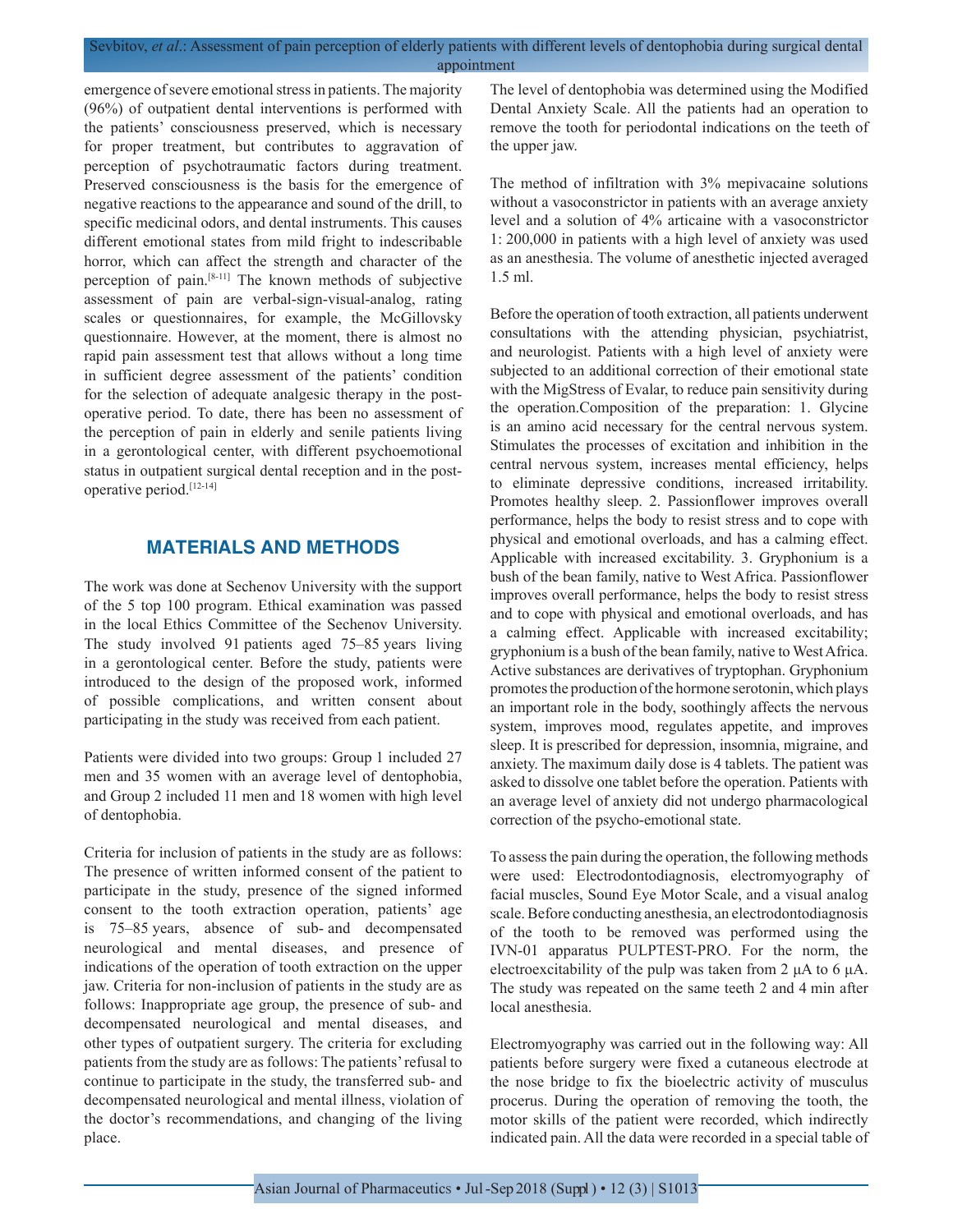Sevbitov, *et al.*: Assessment of pain perception of elderly patients with different levels of dentophobia during surgical dental appointment

| Table 1: The distribution of patients by groups depending on the level of anxiety, local anesthesia, and<br>adherence |                                           |       |                                            |       |
|-----------------------------------------------------------------------------------------------------------------------|-------------------------------------------|-------|--------------------------------------------|-------|
| Group                                                                                                                 | Group 1<br><b>Average anxiety</b>         |       | Group 2<br><b>High anxiety</b>             |       |
| Level of anxiety                                                                                                      |                                           |       |                                            |       |
| Gender                                                                                                                | Men                                       | Women | Men                                        | Women |
| Number of people                                                                                                      | 27                                        | 35    | 11                                         | 18    |
| Local anesthetic                                                                                                      | Mepivacaine 3% without<br>vasoconstrictor |       | Articaine 4% with vasoconstrictor 1:200000 |       |
| Premedication                                                                                                         | Not conducted                             |       | <b>MigStress</b>                           |       |



**Figure 1:** Dynamics of electroexcitability of pulp before and after anesthesia in the patients under study



**Figure 2:** Indicators of bioelectrical activity of facial muscles in patients of the study groups during the operation of tooth extraction

the Sound Eye Motor Scale, after which the sum of the scores was displayed, indicating the degree of discomfort the patient experienced. At values from 0 to 3, the patient experienced minor discomfort, with a score of 4–6 moderate pain, and 7–9 severe pain. Patients of both the groups after the tooth extraction operation were examined using visual analog scale, where it was necessary to assess their pain during the operation in the range from 0 to 10 points, where 1 - no pain and 10 - the strongest possible pain. All the results obtained were processed in the program Statistical 6.0.

## **RESULTS AND DISCUSSION**

After determining the level of dental anxiety, patients were divided into groups [Table 1]. The arithmetic mean of the indicators of electroodontodiagnostics before anesthesia in Group 1 was  $8.0 \pm 0.53$  μA for women and  $8.2 \pm 0.42$  μA for men. In Group 2, the indices were slightly lower and amounted to  $7.3 \pm 0.38$  μA for women and  $7.2 \pm 0.48$  μA for men.

2 min after the local anesthesia in Group 1 patients, the electrical excitability of the pulp increases to  $93.3 \pm 0.29$   $\mu$ A for women and  $92.4 \pm 0.41$   $\mu$ A for men, while in patients in Group 2, the following were  $107.2 \pm 0.43$   $\mu$ A for women and  $101.1 \pm 0.32$  μA for men.

In the third study, 4 min after the local anesthesia in Group 1 patients, the average electromotive excitability of the pulp was  $200.5 \pm 1.32$   $\mu$ A for women and  $202.3 \pm 1.21$ μA for men. In patients in Group 2, the results were similar and amounted to 204.2  $\pm$  0.85 μA for women and 205.3  $\pm$ 0.92 μA for men [Figure 1].

When comparing the pulp response of the patients with different levels of anxiety, it can be noted that, for patients with a high level of anxiety, the threshold of electrical excitability of the pulp is slightly lower than for patients with an average level of anxiety.[15,16]

After anesthesia, the groups were compared with each other. It can be noted that, for patients who underwent anesthesia with a solution of 4% articaine with a vasoconstrictor at a dilution of 1:200,000 compared to the patients who underwent anesthesia with a 3% mepivacaine solution without a vasoconstrictor, anesthesia occurred slightly faster. It is reflected in the results obtained after 2 min after the local anesthesia. This can be explained by the greater bioavailability of a 4% solution of articaine. However, after 4 min, the results were equalized, which made it possible to do a tooth extraction operation painlessly in both cases. As well as the sedative MigStress, which allowed to level the pain in both groups, came about. The obtained results testified to the onset of adequate anesthesia, which was used for the psychocorrection of the patient's condition to reduce the emotional stress.<sup>[17]</sup>

When studying the bioelectrical activity of the facial muscle, the following results were obtained.<sup>[18]</sup> Patients of Group 1 were noted by considerable activity musculus procerus that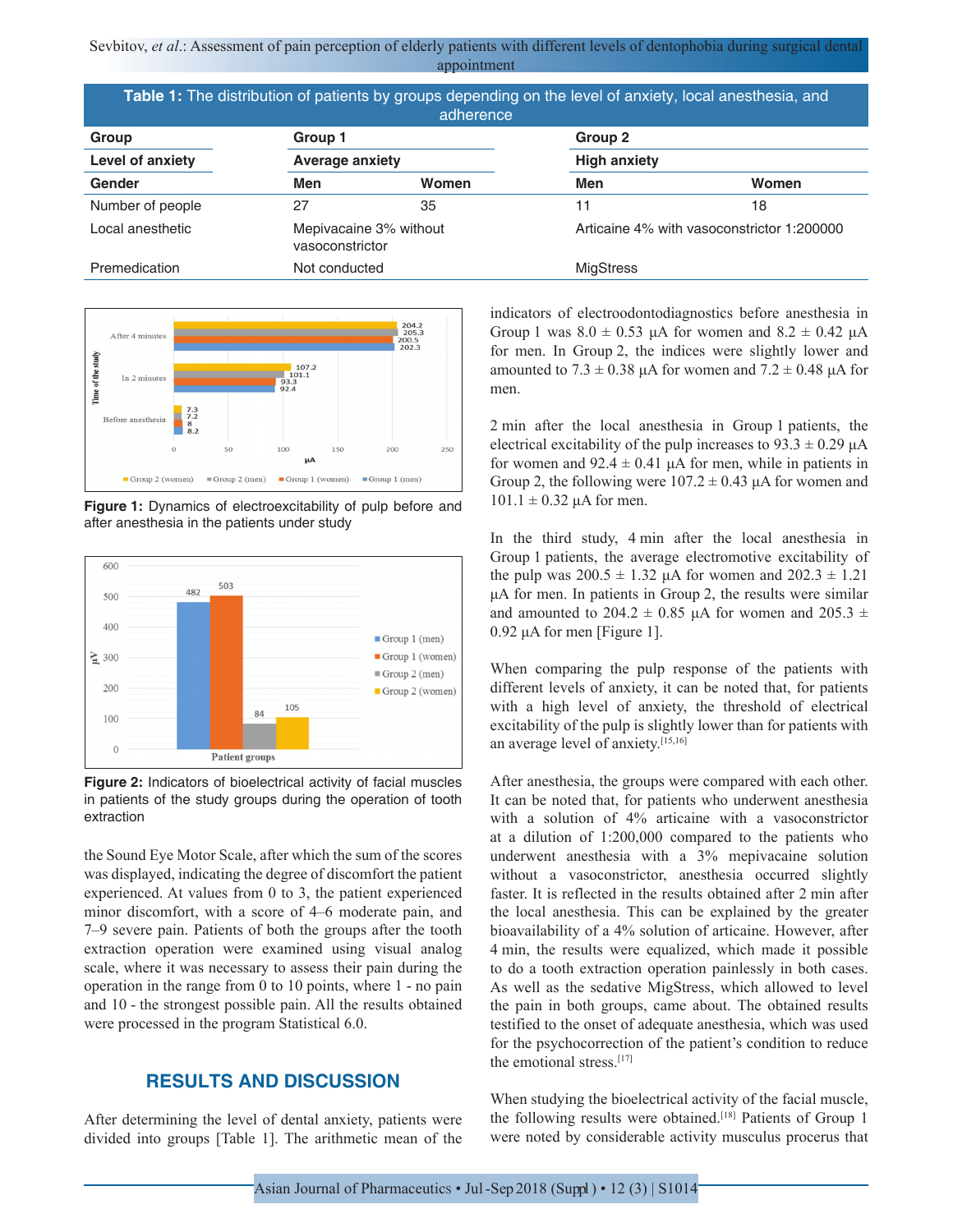Sevbitov, *et al*.: Assessment of pain perception of elderly patients with different levels of dentophobia during surgical dental appointment



**Figure 3:** Indicators of the level of discomfort of patients in the study groups obtained with the help of Sound Eye Motor **Scale** 



**Figure 4:** The level of perception of pain in patients obtained using a visual analog scale

speaks about its active reduction during operation of a tooth extraction. This may indicate some discomfort that the patient experienced during the operation.<sup>[19-21]</sup> Group 2 patients who received premedication showed minimal activity in the contraction of this muscle, which indicates their calmness during surgery [Figure 2].

When analyzing the level of discomfort with the help of Sound Eye Motor Scale in Group 1, it can be noted that it averaged  $4.4 \pm 2.13$  in women and  $4.2 \pm 1.25$  in men. These figures indicate a moderate discomfort experienced by patients during the operation. In Group 2 patients, the indices were close to patients with an average anxiety level of 5.1  $\pm$  1.36 in women and 4.3  $\pm$  2.24 in men. When comparing patients of the two groups, it can be noted that there are no significant differences between patients with different levels of anxiety, which indicates the positive effect of the premedication used by us. For patients with a high level of anxiety, there is a slightly higher level of discomfort - various hand movements, facial expressions, anxiety in the eyes, nonspecific sounds, but they are not clinically significant,[22] within the limits of the figures obtained [Figure 3].

After the operation for patients of Group 1 on the visual analog scale noted values close to minimal pain, these values averaged  $3.1 \pm 0.63$  for women and  $2.4 \pm 1.35$  for men patients. In Group 2 patients, the values were slightly lower and were  $2.4 \pm 1.62$  for women and  $2.2 \pm 1.14$  for men. This can be explained both by the action of premedication and by a stronger local anesthetic performed by a solution of 4% articaine with a vasoconstrictor at a dilution of 1: 200,000 [Figure 4]. In both the groups, regardless of the level of anxiety, female patients on average had a slightly higher incidence of pain than male patients [Figure 4].

## **CONCLUSION**

All patients with a high level of dentophobia before a dental intervention need a consultation of a psychiatrist and neurologist. The results of the pain assessment showed the effectiveness of the MigStress applied by us, which affected the lower pain sensations of patients in the group with a high level of anxiety. Furthermore, there was a greater efficacy of a solution of 4% articaine with a vasoconstrictor in a 1:20000 dilution as a local anesthetic was shown.

## **REFERENCES**

- 1. Ershov KA, Sevbitov AV, Dorofeev AE, Pustokhina IG. Evaluation of elderly patients adaptation to removable dentures. Indo Am J Pharm Sci 2018;5:1638-41.
- 2. Kuznetsova M, Nevdakh AS, Platonova VV, Sevbitov AV, Dorofeev AE. Evaluation of effectiveness of a preparation on the basis of phytoecdysteroids for treatment of traumatic injuries of oral mucosa in orthodontic patients. Int J Green Pharm 2018;12S1:297-300.
- 3. Sevbitov AV, Yu LV, Yu KE, Drobot GV, Platonova VV, Dorofeev AE. Analysis of the perception of pain of elderly patients during surgical dental appointment. Int Dent J 2017;67S1:64.
- 4. Yumashev AV, Gorobets TN, Admakin OI, Kuzminov GG, Nefedova IV. Key aspects of adaptation syndrome development and anti-stress effect of mesodiencephalic modulation. Indian J Sci Technol 2016;9:93911.
- 5. Yumashev AV, Utyuzh AS, Volchkova IR, Mikhailova MV, Kristal EA. The influence of mesodiencephalic modulation on the course of postoperative period and Osseo integration quality in case of intraosseus dental implantation. Indian J Sci Technol 2016;9:104307.
- 6. Timoshin AV, Sevbitov AV, Drobot GV, Yumashev AV, Timoshina MD. Use of bioresorbable plates on the basis of collagen and digestase for treatment of diseases of oral mucosa (review of clinical cases). Int J Green Pharm 2018;12S1:290-6.
- 7. Timoshin AV, Sevbitov AV, Ergesheva EV, Boichuk AV, Sevbitova MA. Experience of treatment of aphthous lesions of oral mucosa by preparations on the basis of collagen and digestase. Asian J Pharm 2018;12S1:284-7.
- 8. Evstratenko VV, Sevbitov AV, Platonova VV, Selifanova EI, Dorofeev AE. Distinctive features of